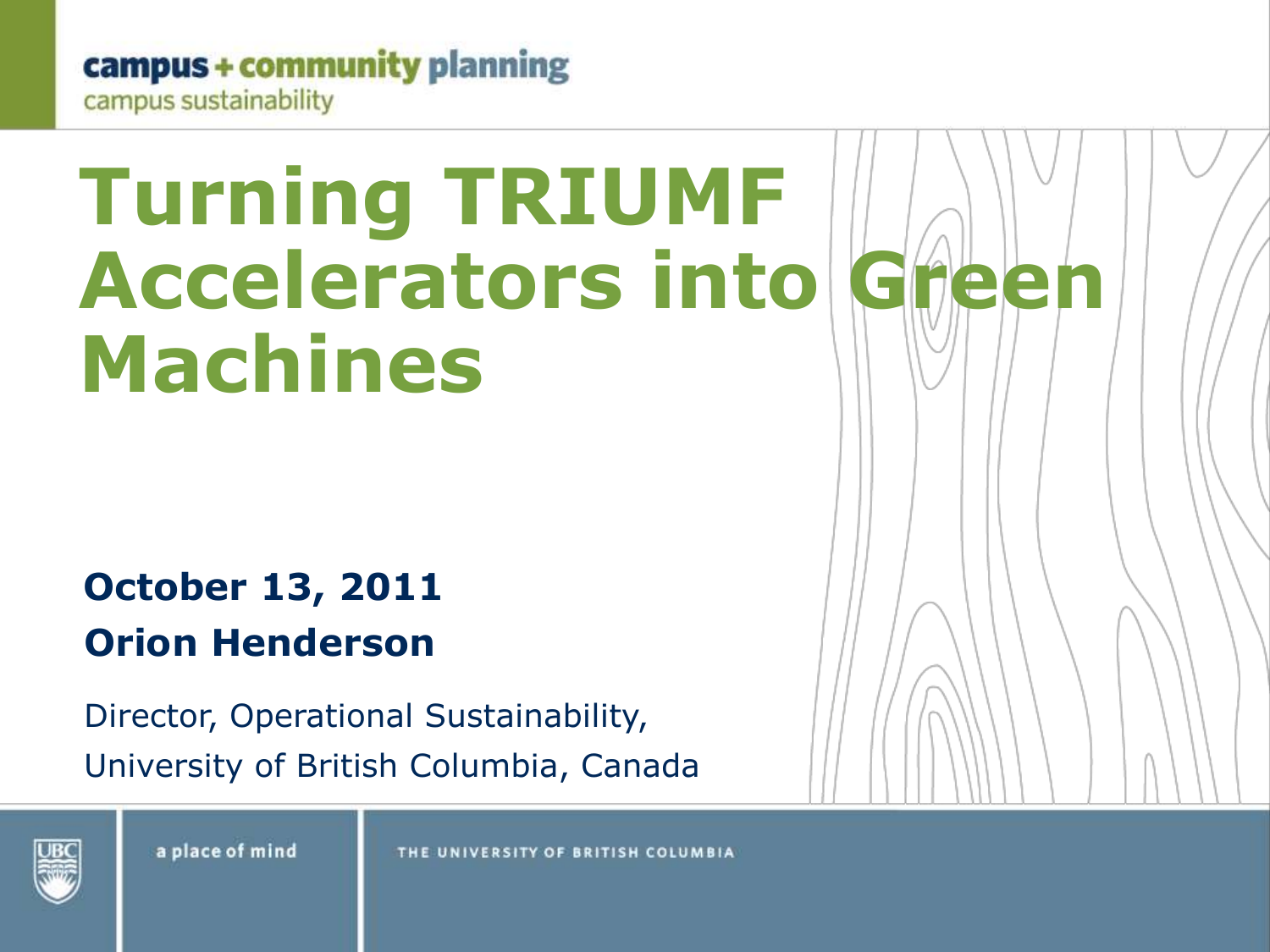**1. Background**

# **2. Strategic Planning for Sustainability**

**3. District Energy Feasibility Study**

a place of mind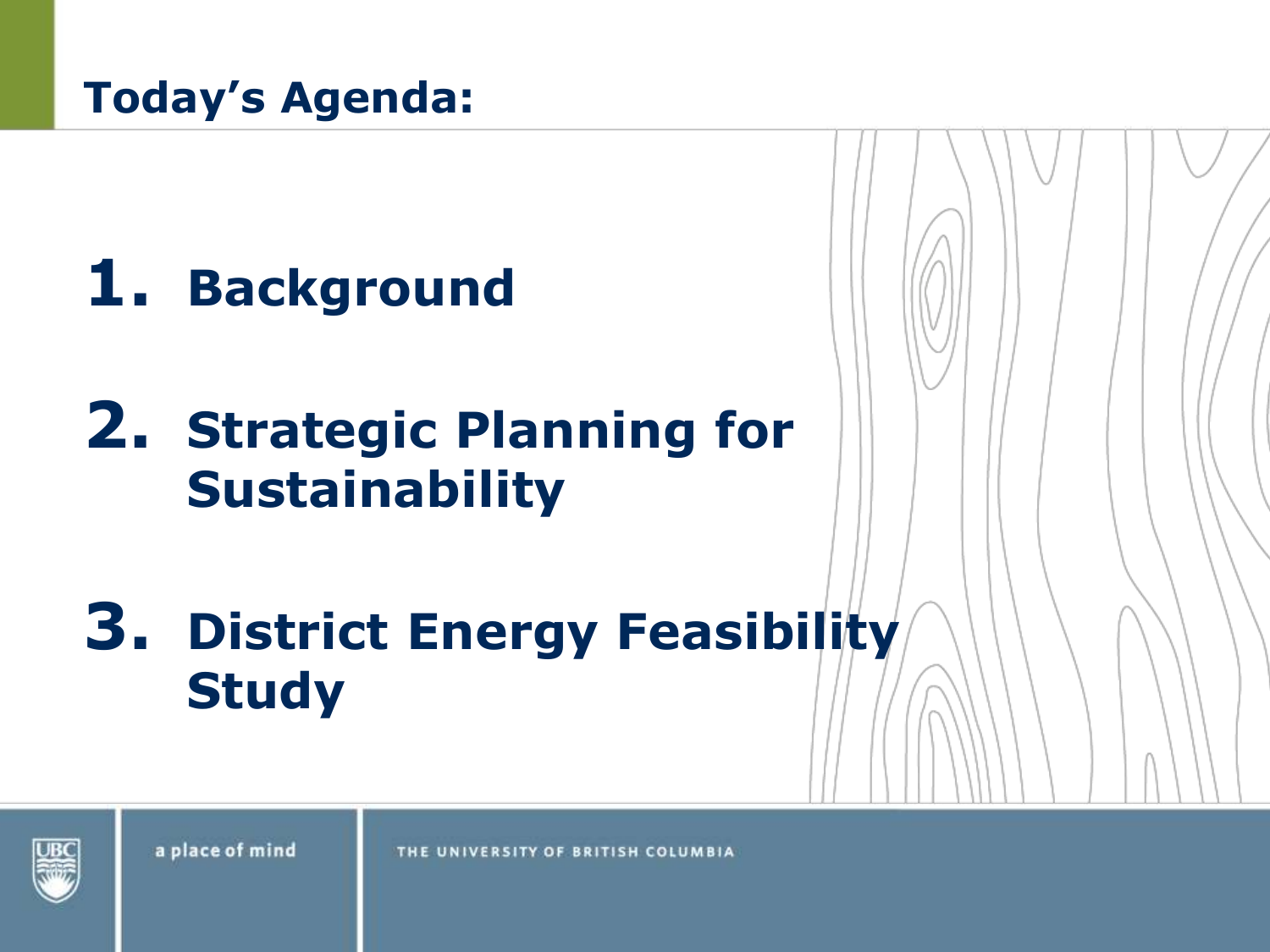### **Background: TRIUMF Canada's National Laboratory for Particle and Nuclear Physics**

- Canada's leader in probing the structure and origins of matter and in advancing isotopes for science and medicine.
- TRIUMF is owned & operated by a consortium of 17 Canadian universities and was founded in Vancouver 42 years ago.
- TRIUMF is committed to reducing the carbon footprint of research itself... not just the typical administrative activities associated with a large "industrial" organization.





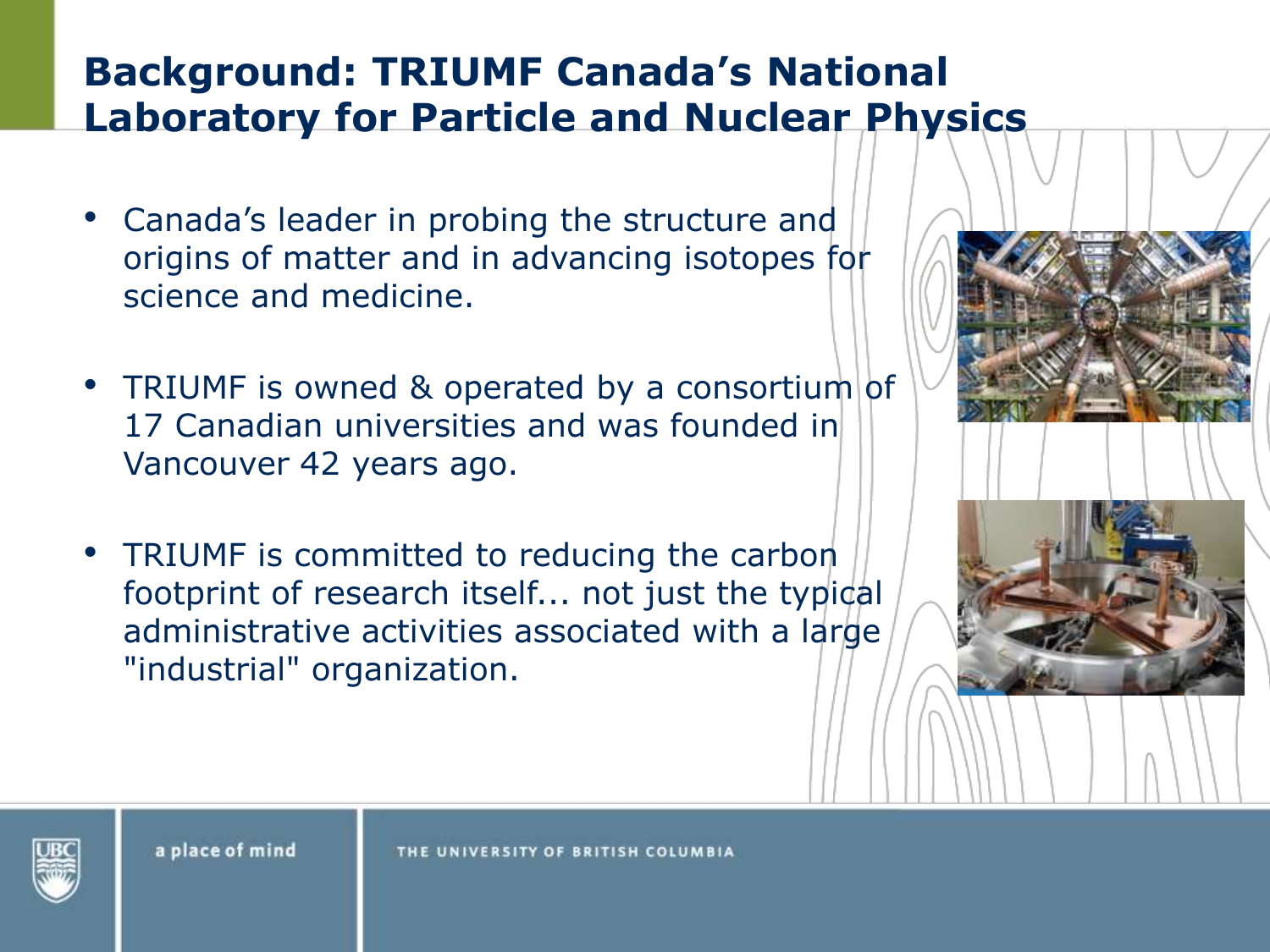# **Background: University of British Columbia**





### UBC At a Glance:

- 1,000)acres
- $\cdot$  50,000+ students
- 8,500 student housing\residents
- 8,000 market/non market housing residents

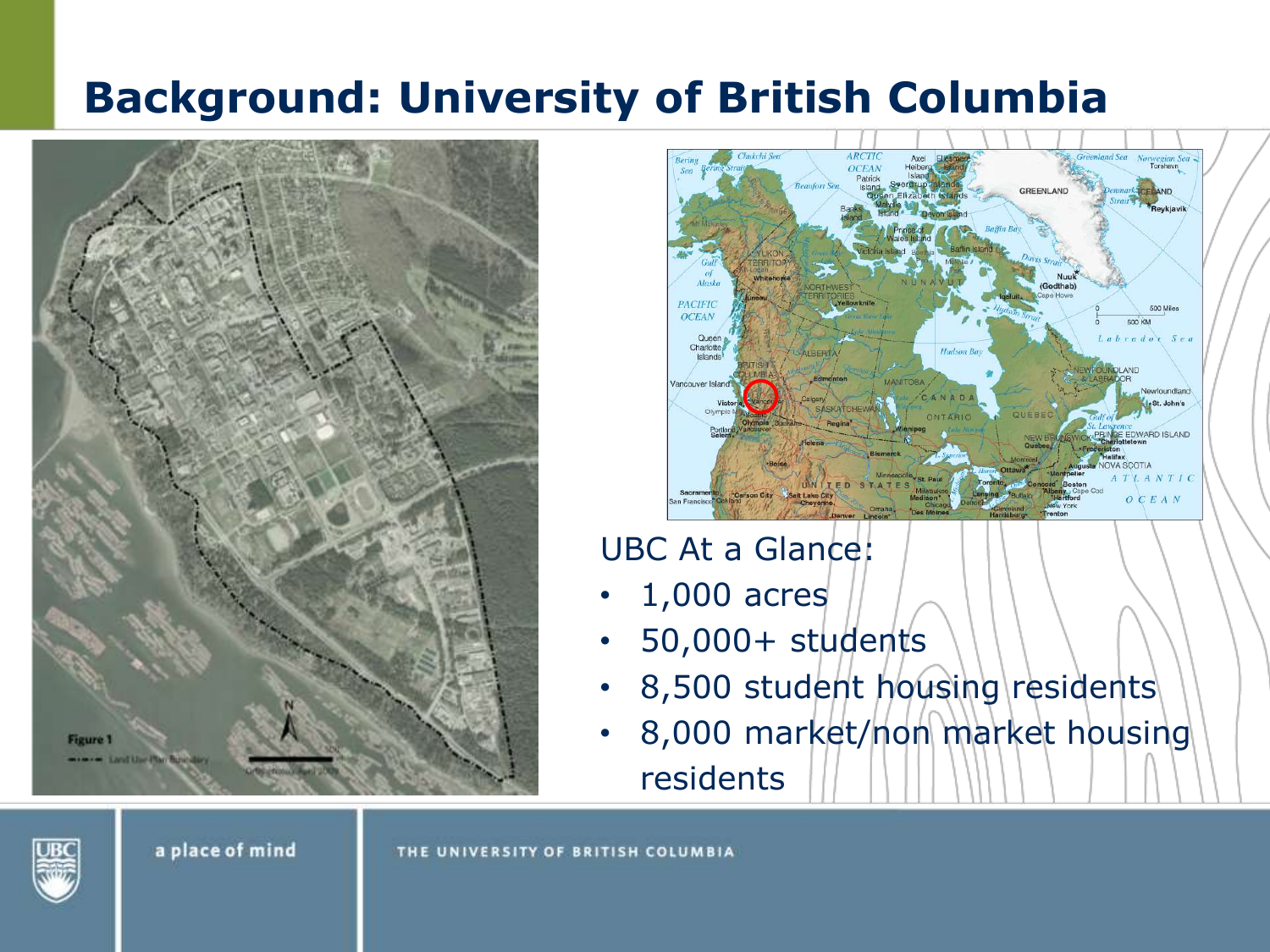## **UBC Strategic Planning for Sustainability**



GHG reduction targets, against\a/2007 baseline:

- 33% by 2015
- 67%)by)2020
- $\cdot$  100% by 2050

THE UNIVERSITY OF BRITISH COLUMBIA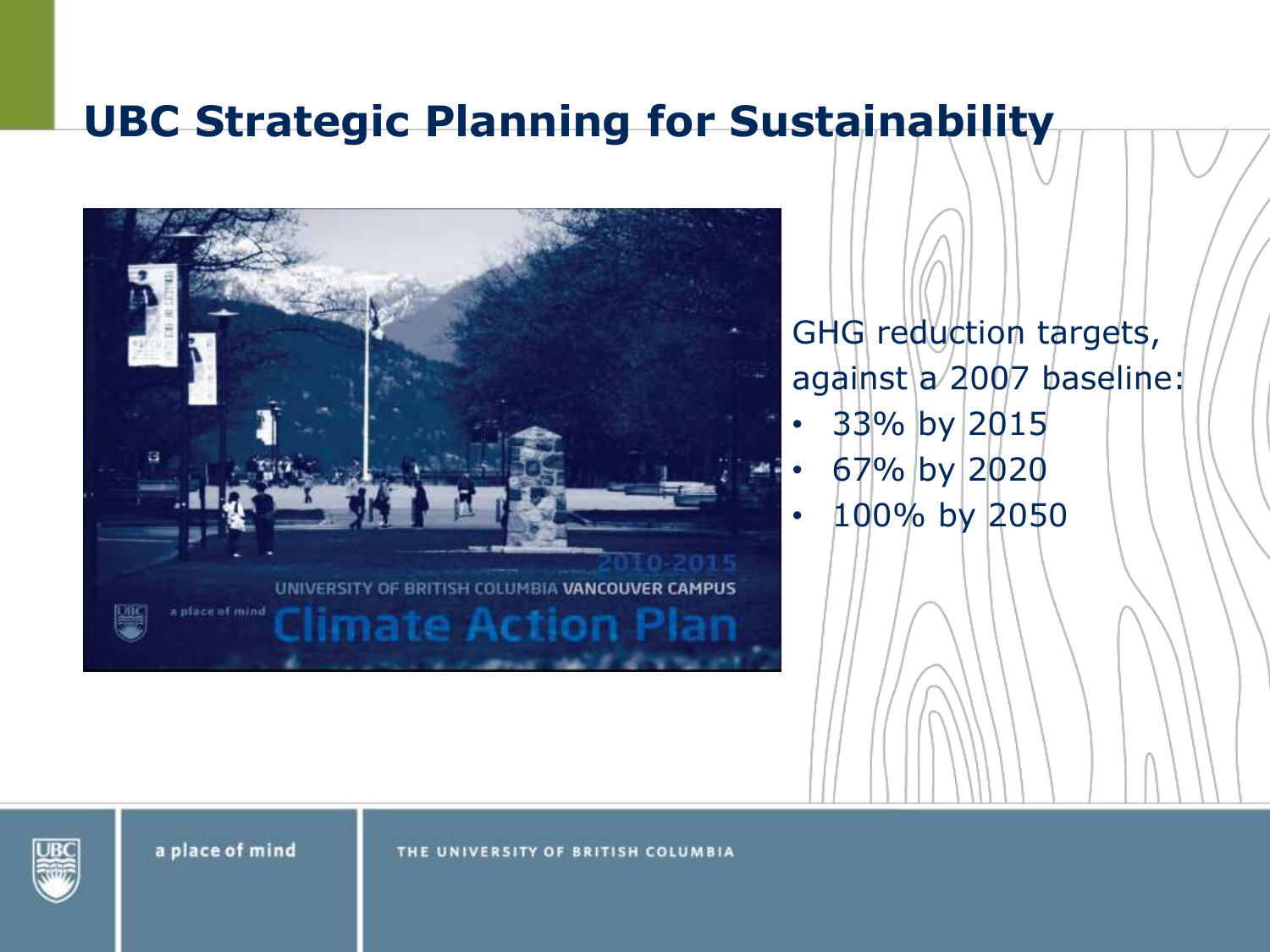### What is District Energy and Why is it Sustainable?



a place of mind

#### THE UNIVERSITY OF BRITISH COLUMBIA

**UBC**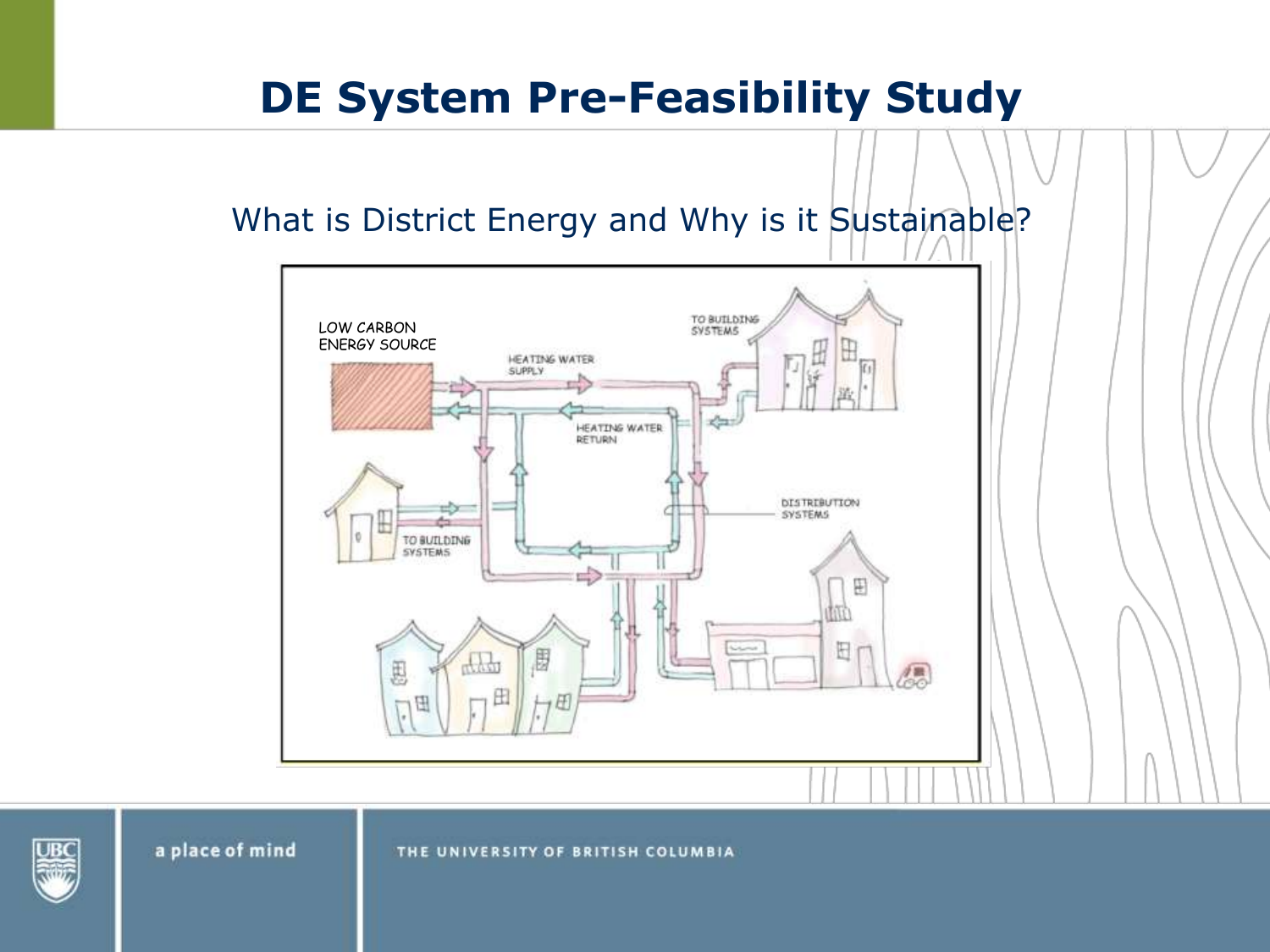### Stage 1 (Energy Demand): Future buildings at Wesbrook Place



UBC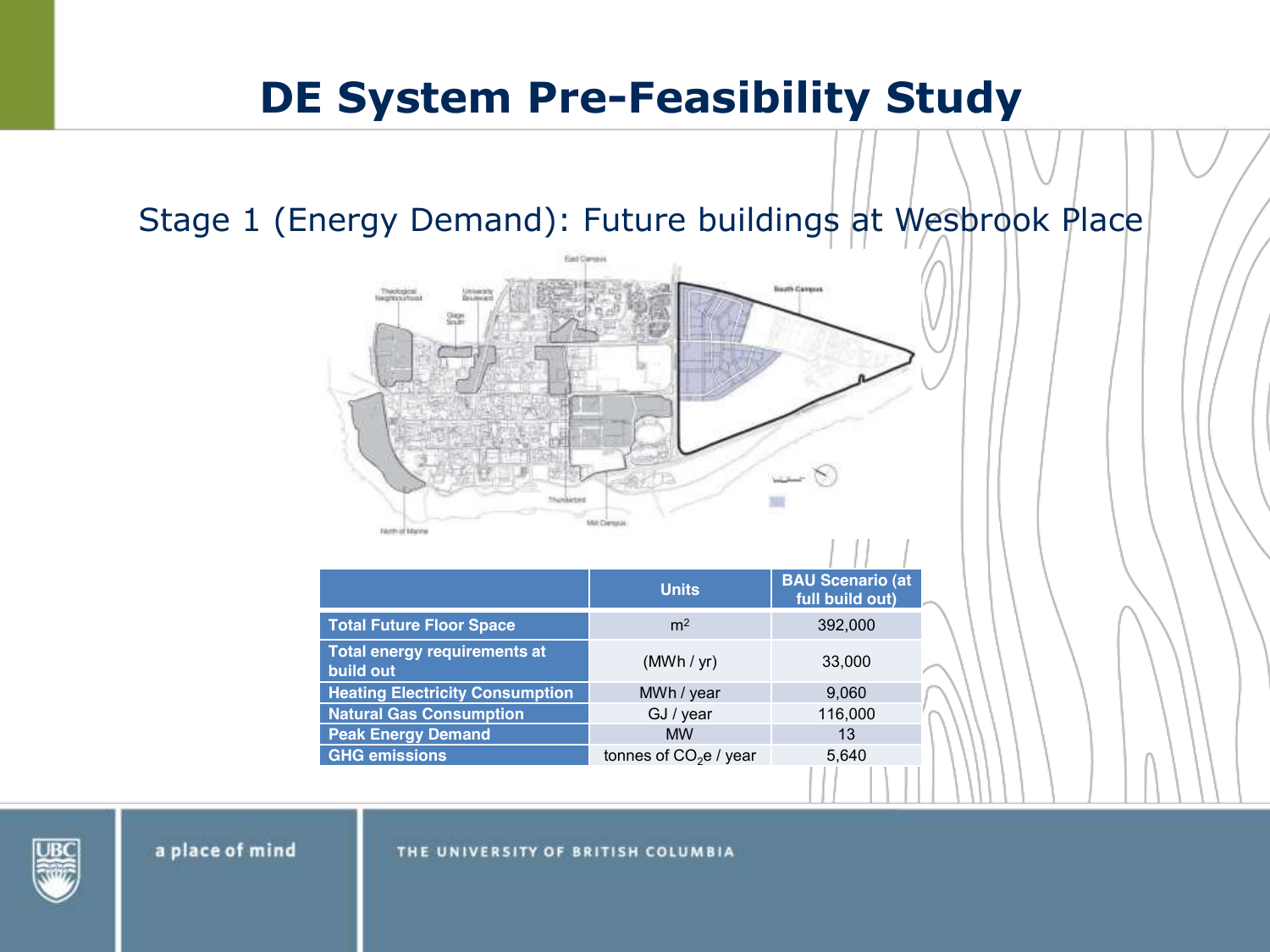Stage 2 (Options Analysis): Low Carbon Energy Sources

- **Ground Source Geothermal Energy**
- **Biomass Combustion (Cogeneration?)**
- **Sewer Heat Recovery**
- **Industrial Heat Recovery (TRIUMF)**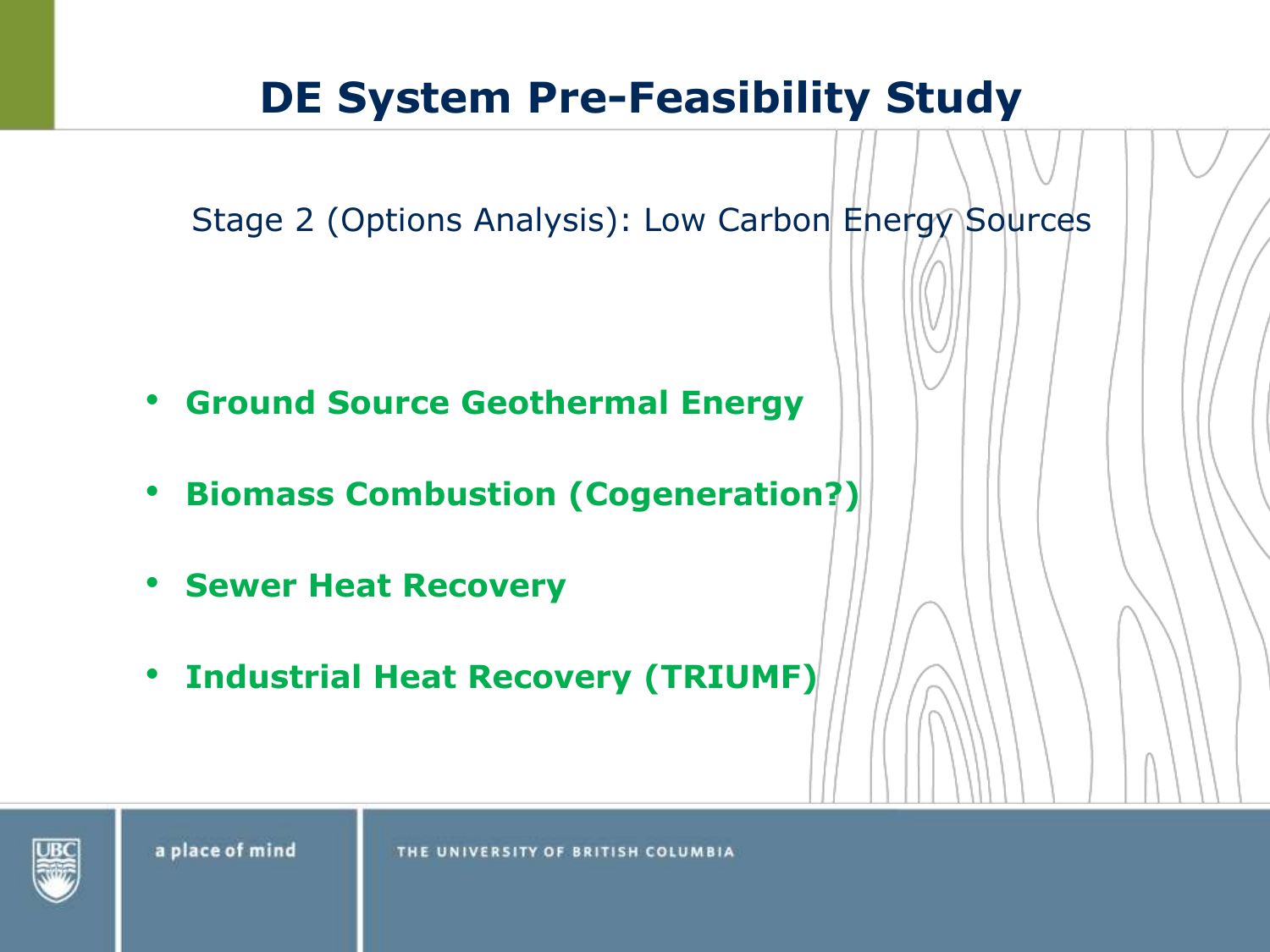### Stage 3 (Energy Supply): TRIUMF Heat Capture









a place of mind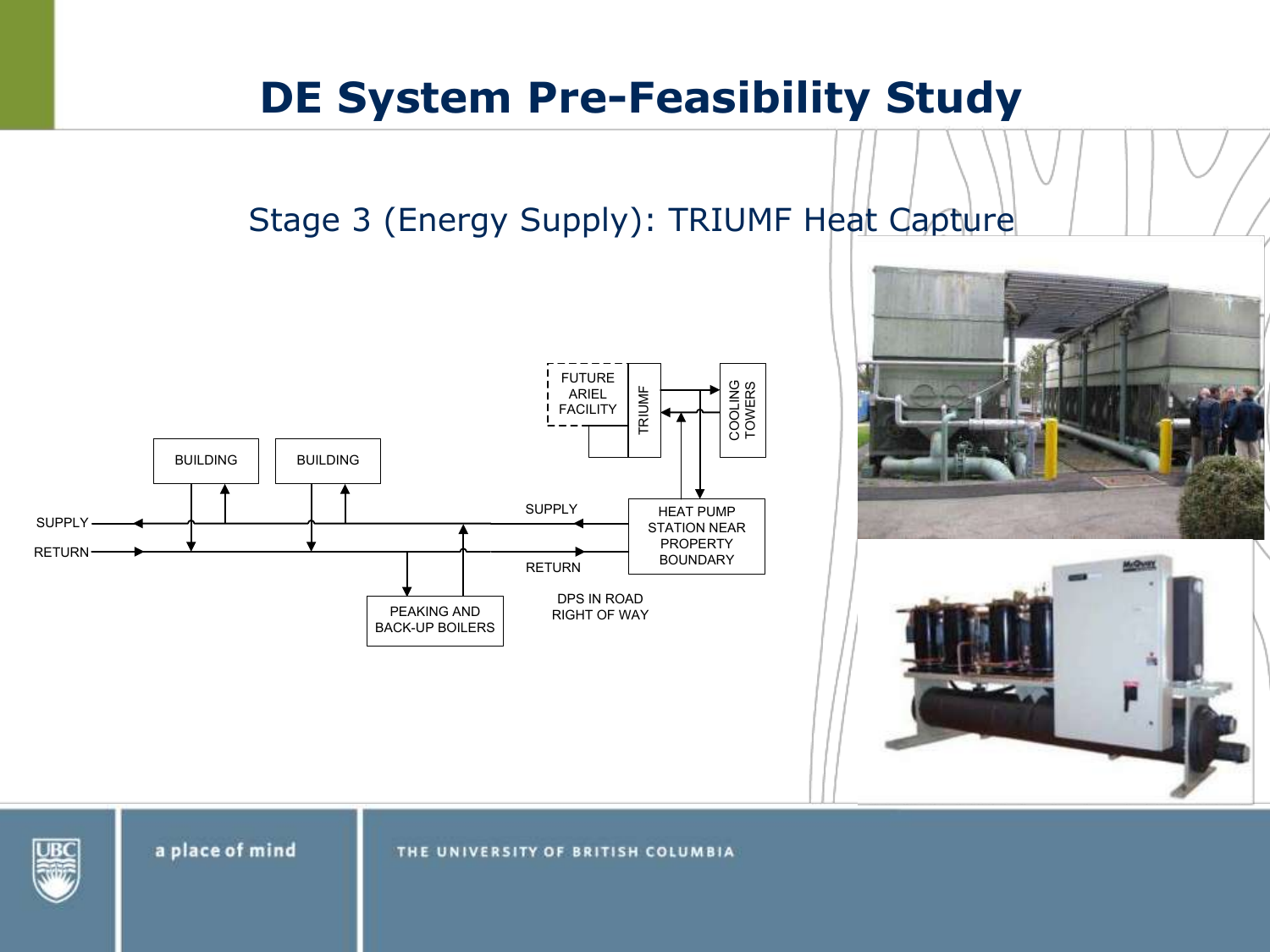### Stage 4 (Energy Modeling): Load Duration Curve



a place of mind

THE UNIVERSITY OF BRITISH COLUMBIA

UBC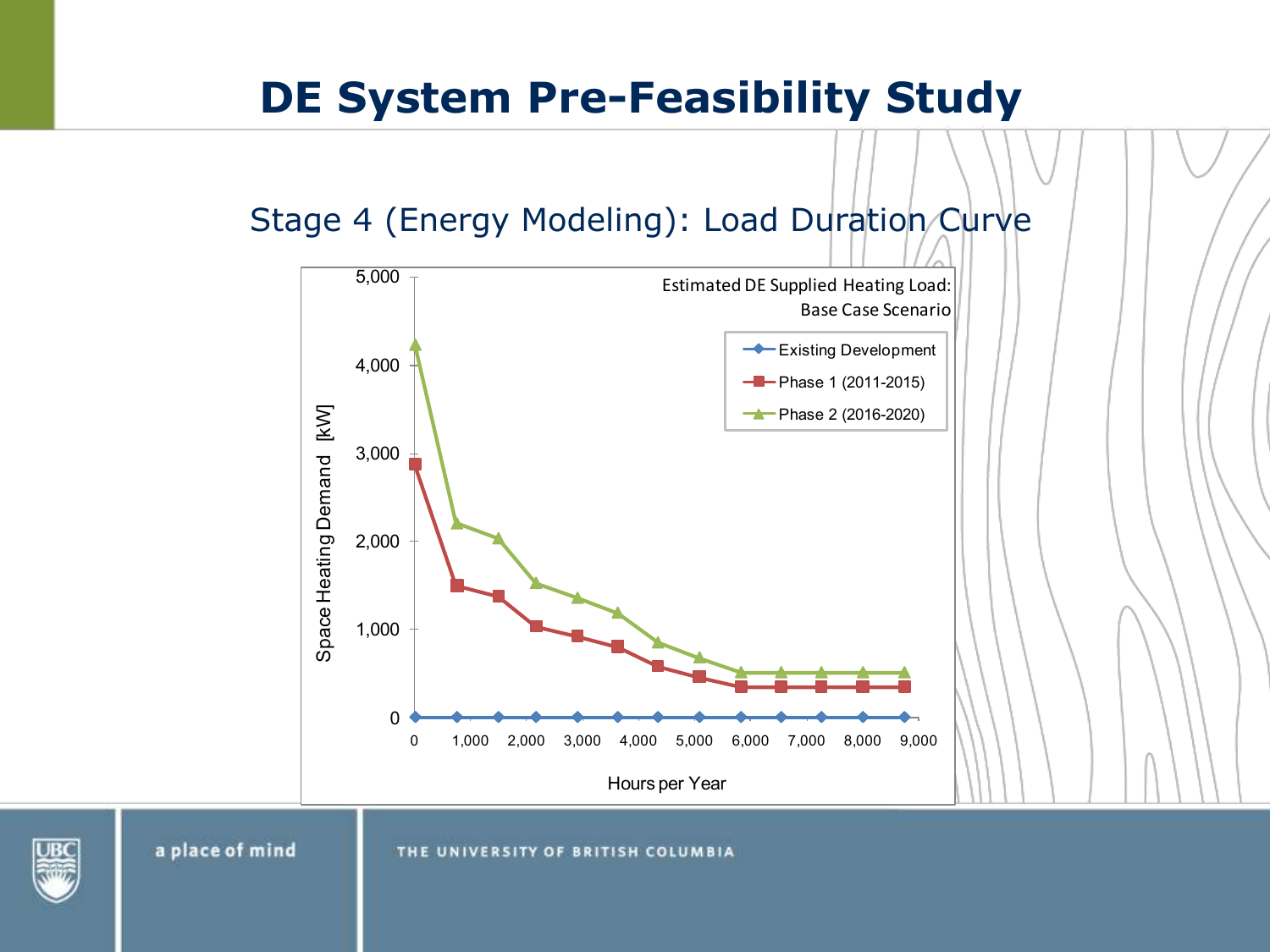### Stage 5 (financial modeling): Levelized Cost of Ownership



a place of mind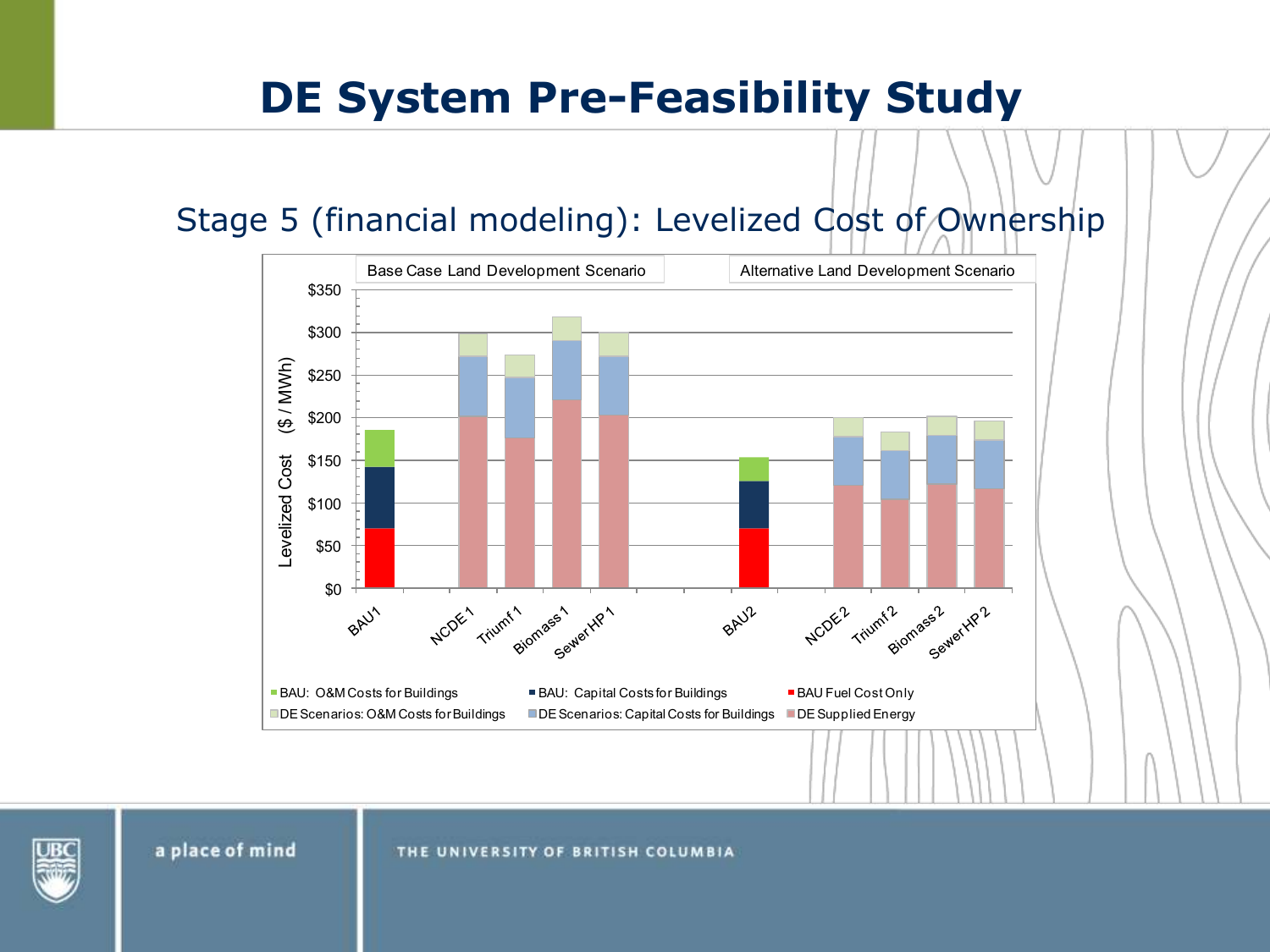### Stage 5: Study Results

|                             | <b>BAU</b> | <b>TRIUMF</b> | <b>Savings</b> |
|-----------------------------|------------|---------------|----------------|
| <b>Cost of energy</b>       | \$71/MWh   | \$105/MWh     | $+30%$         |
| Natural gas (GJ/yr)         | 116,000    | 57,600        | $-50%$         |
| <b>Electricity (MWh/yr)</b> | 9,000      | 6,700         | $-25%$         |
| <b>GHG Emissions (tonne</b> | 5,640      | 2800          | $-50%$         |
| CO2e/yr                     |            |               |                |

How do we make DE supplied energy cost/more competitive with the traditional mix of energy sources (i.e. direct natural **gas'and'electricity)?**

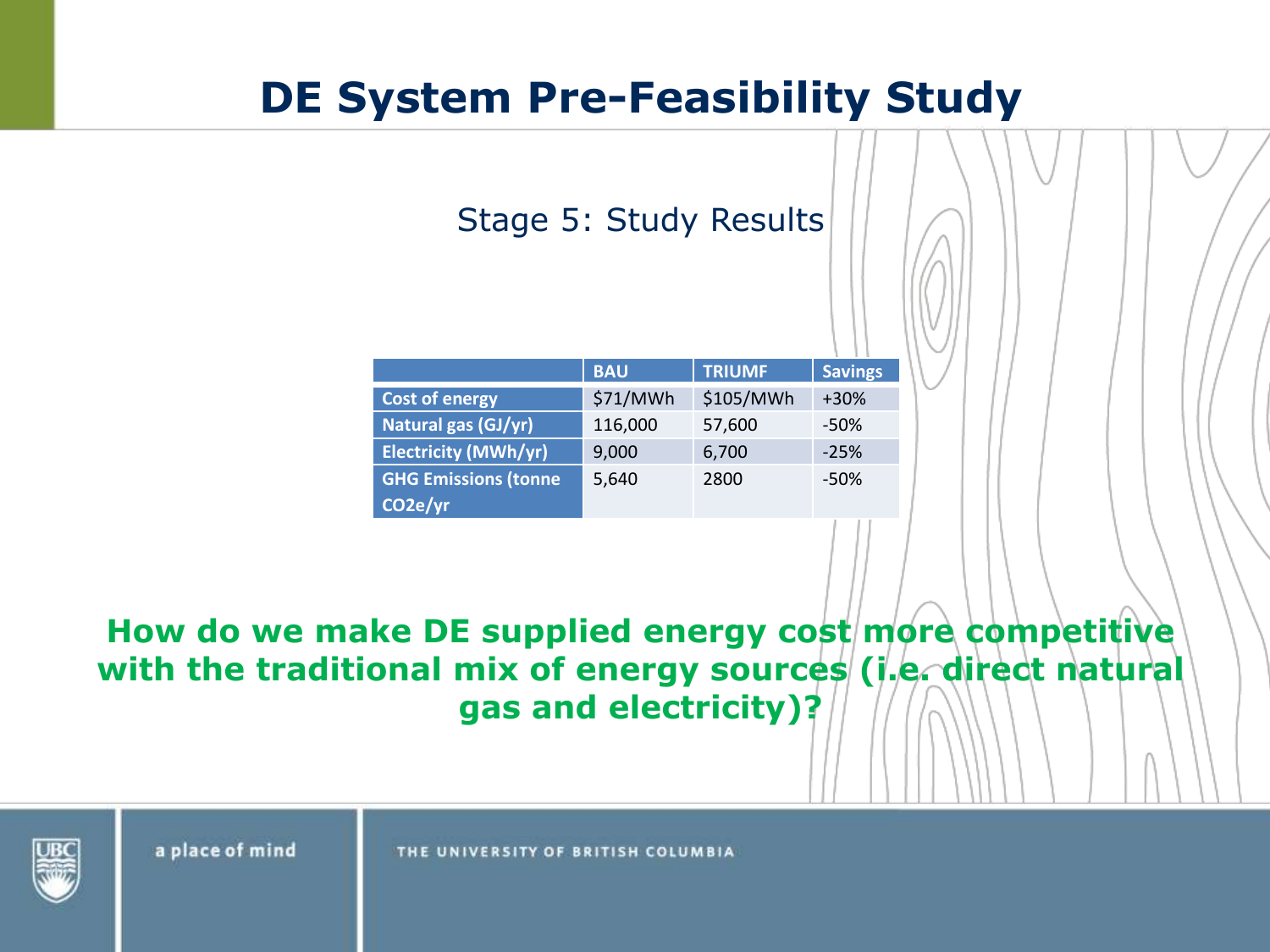# **Next Steps: Further Feasibility Study**

### Study Deliverables: UTown@UBC Neighbourhood DE System

- Class C estimate of capital costs. Drill down on contentious elements such as building side heating system costs.
- Identify synergies with the Institutional DE System (e.g. shared infrastructure)
- Evaluate impact of including all future neighbourhoods (double the floor space)
- Evaluate maximum potential for waste heat recovery at TRIUMF (up to 10MW)
- Evaluate phased integration of future clean energy supply (from off campus)
- TRIUMF to evaluate possibility of accessing all their distributed cooling towers.
- What is the levelized cost of energy now?



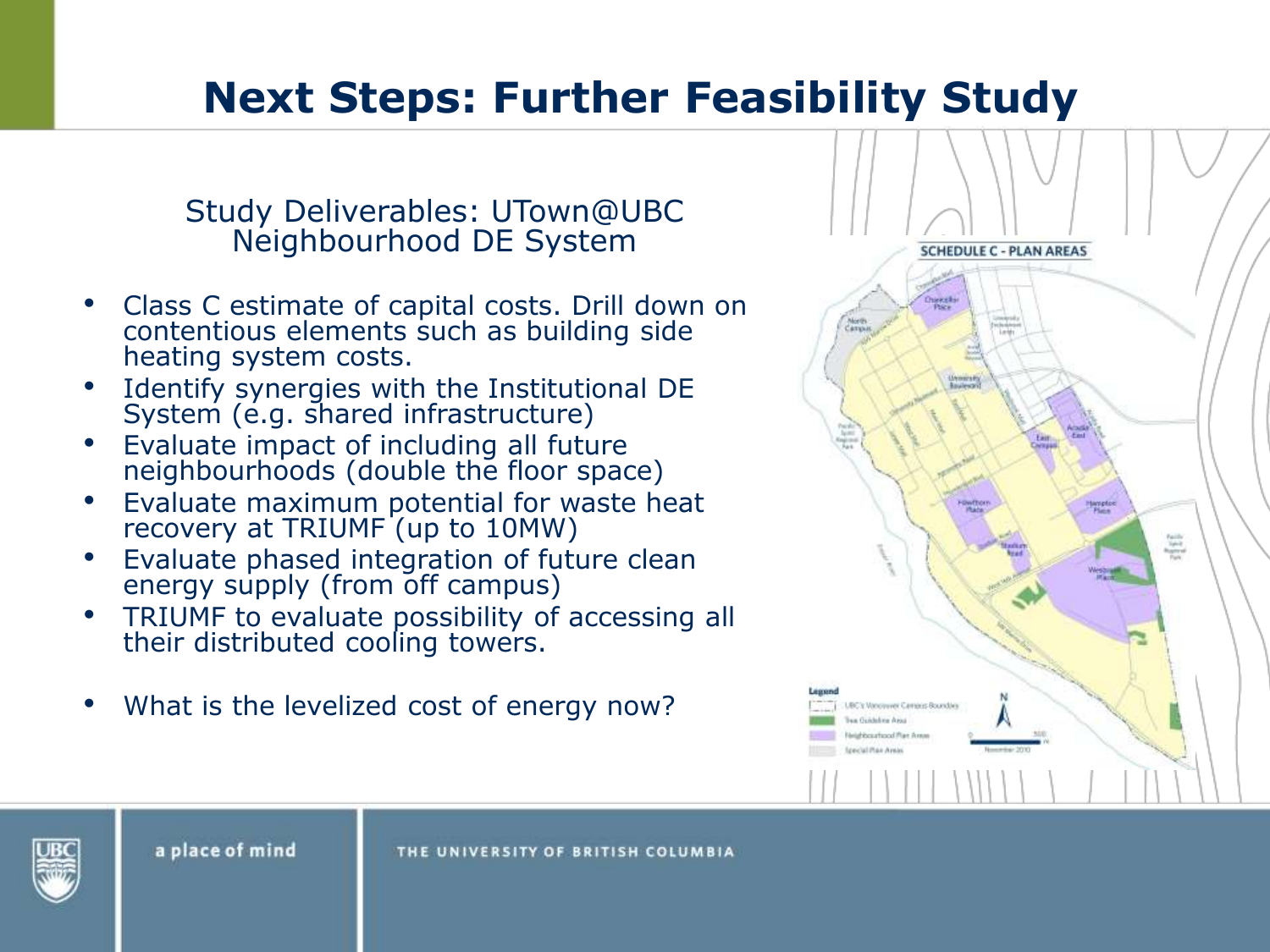### campus + community planning

campus sustainability

# **Thank'you**

### **Orion Henderson**

Director, Operational Sustainability, University of British Columbia, Canada Email: orion.henderson@ubc.ca Tel: 604 822 9309 Web: sustain.ubc.ca